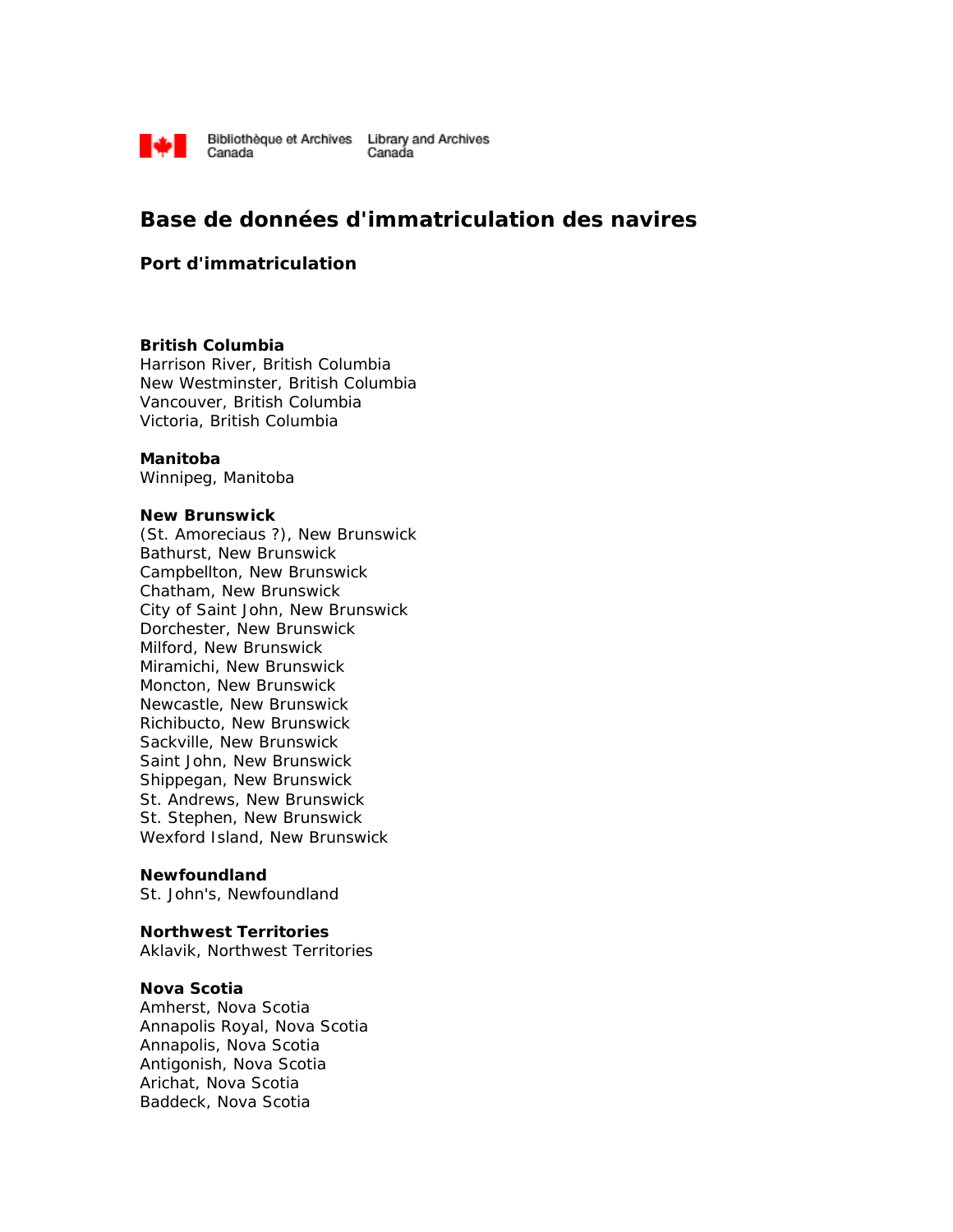Barrington Passage, Nova Scotia Barrington, Nova Scotia Digby, Nova Scotia Glasgow, Nova Scotia Guysboro, Nova Scotia Guysborough, Nova Scotia Halifax, Nova Scotia Liverpool, Nova Scotia Londonderry, Nova Scotia Lunenburg, Nova Scotia Maccan, Nova Scotia Mahone Bay, Nova Scotia Maitland, Nova Scotia Maryville, Nova Scotia Medway, Nova Scotia New Glasgow, Nova Scotia Parrsboro, Nova Scotia Pictou, Nova Scotia Plymouth, Nova Scotia Port Hawkesbury, Nova Scotia Port Medway, Nova Scotia Pugwash, Nova Scotia Shelburne, Nova Scotia Ship Harbour, Nova Scotia Sydney, Nova Scotia Tatamagouche, Nova Scotia Truro, Nova Scotia Wallace, Nova Scotia Weymouth, Nova Scotia Windsor, Nova Scotia Yarmouth, Nova Scotia

#### **Ontario**

Amherstburg, Ontario Appledore, Ontario Belleville, Ontario Bowmanville, Ontario Brockville, Ontario Chatham, Ontario Cobourg, Ontario Collingwood, Ontario Cornwall, Ontario Darlington, Ontario Deseronto, Ontario Dunnville, Ontario Erieau, Ontario Goderich, Ontario Hamilton, Ontario Hawkesbury, Ontario Kincardine, Ontario Kingston, Ontario Lindsay, Ontario Lunenburg, Ontario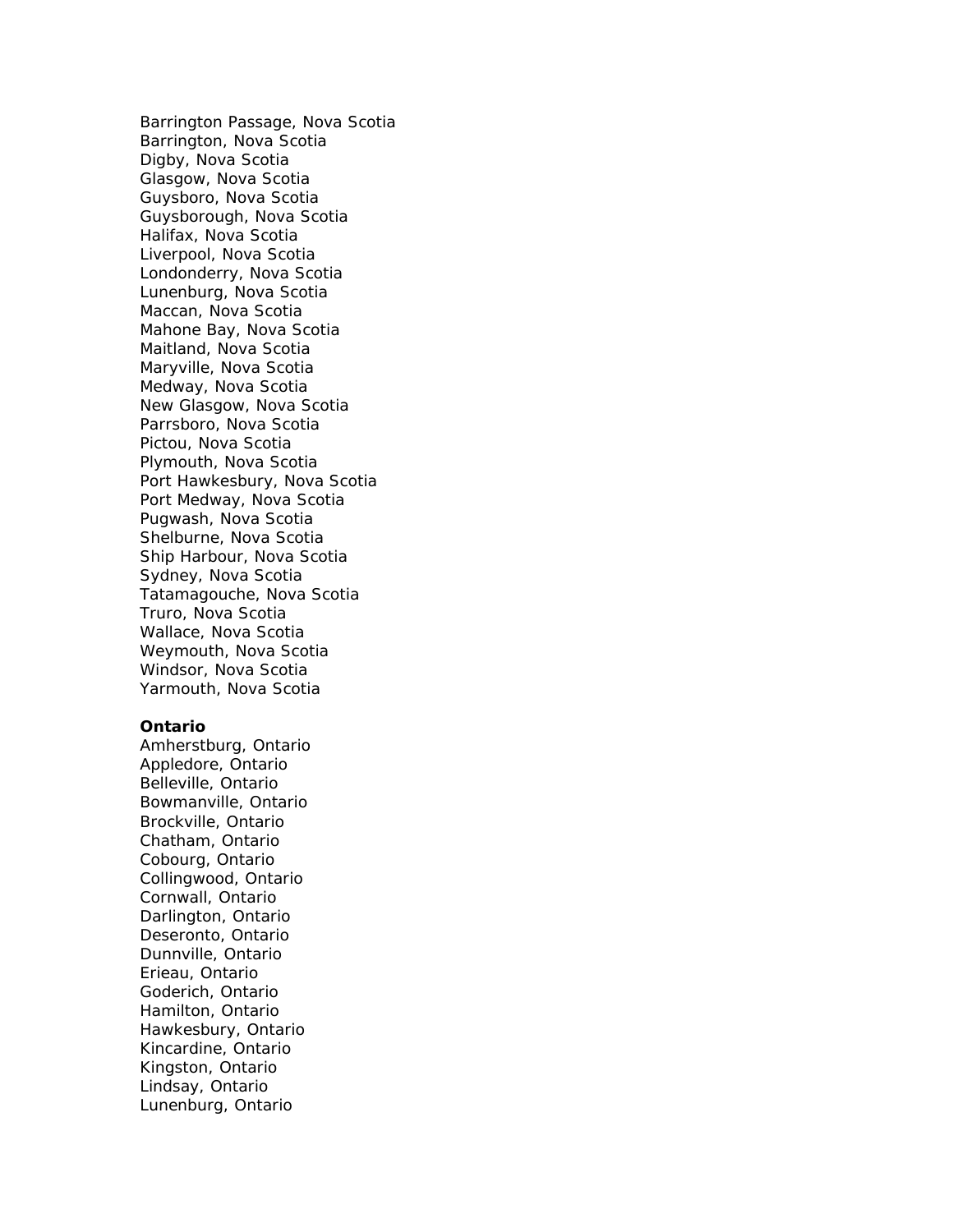Medway, Ontario Milford, Ontario Napanee, Ontario New Castle, Ontario Newcastle, Ontario Oakville, Ontario Ottawa, Ontario Owen Sound, Ontario Peterborough, Ontario Picton, Ontario Port Arthur, Ontario Port Burwell, Ontario Port Dover, Ontario Port Hope, Ontario Port Rowan, Ontario Port Stanley, Ontario Prescott, Ontario Rowan, Ontario Sarnia, Ontario Saugeen, Ontario Sault Ste Marie, Ontario Sault Ste. Marie, Ontario Simcoe, Ontario Southampton, Ontario St. Catharines, Ontario Toronto, Ontario Wallaceburg, Ontario Wellandport, Ontario Whitby, Ontario Windsor, Ontario

#### **Prince Edward Island**

Belfast, Prince Edward Island Cascumpec, Prince Edward Island Charlottetown, Prince Edward Island Georgetown, Prince Edward Island Montrose, Prince Edward Island Swanson Point, Prince Edward Island

#### **Quebec**

Bordeaux, Quebec Bremen, Quebec Gaspe, Quebec Gaspé, Quebec Harepoint, Quebec Hull, Quebec Isle Verte, Quebec Montreal, Quebec New Carlisle, Quebec New Carlisle, Quebec Percé, Quebec Quebec, Quebec